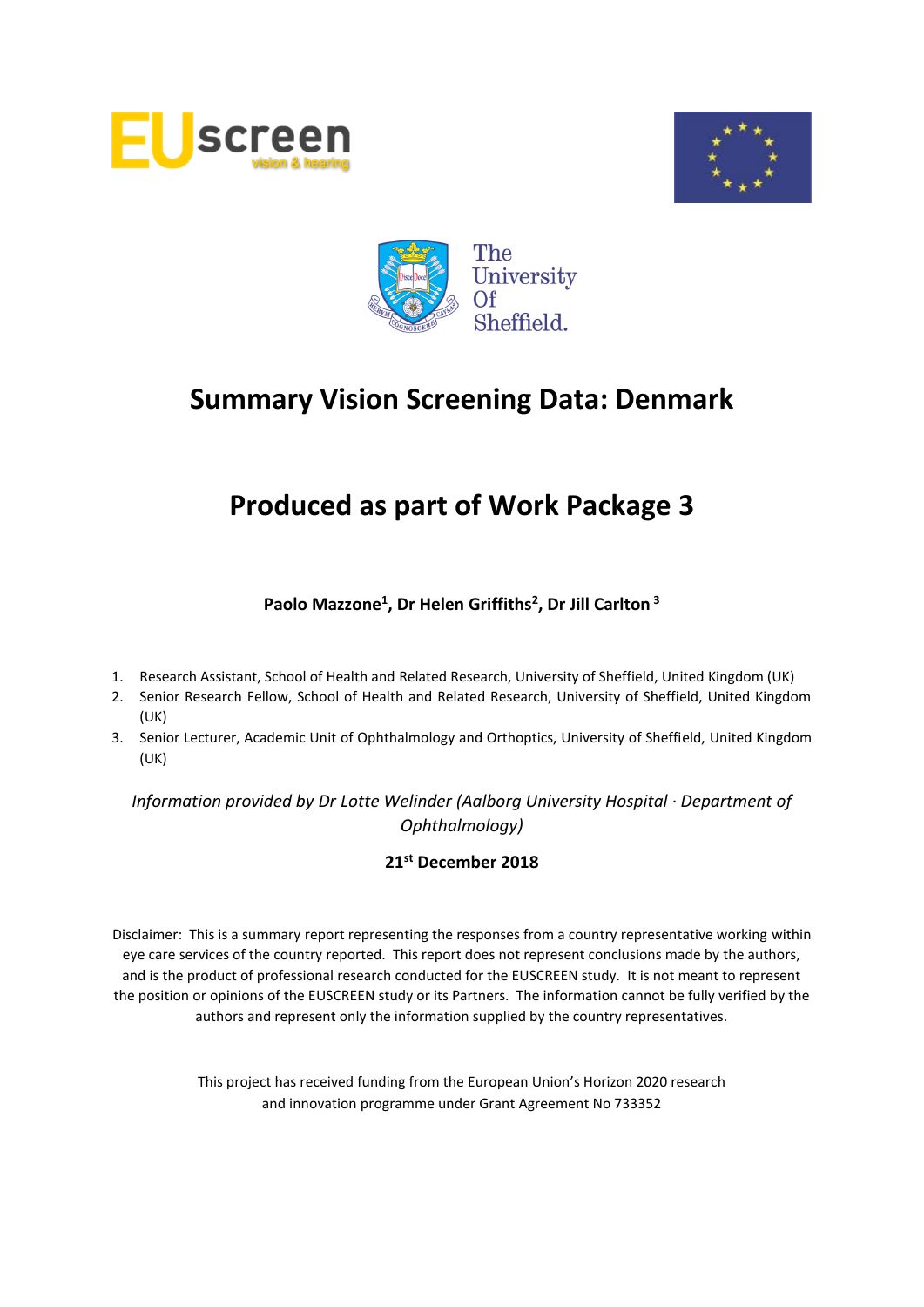



## **Contents**

| 1. | <b>Glossary of Terms: Vision Screening</b>  |                                          | iii |  |  |
|----|---------------------------------------------|------------------------------------------|-----|--|--|
| 2. | Abbreviations                               |                                          |     |  |  |
| 3  | Population and Healthcare Overview          |                                          |     |  |  |
| 4  | Vision Screening Commissioning and Guidance |                                          |     |  |  |
| 5  |                                             | Screening programme                      | 4   |  |  |
|    | 5.1                                         | Vision screening - Preterm babies        | 4   |  |  |
|    | 5.2                                         | Vision screening - Birth to 3 months     | 4   |  |  |
|    | 5.3                                         | Vision screening - 3 months to 36 months | 4   |  |  |
|    | 5.4                                         | Vision screening - 36 months to 7 years  | 4   |  |  |
| 6  |                                             | <b>Automated Screening</b>               |     |  |  |
| 7  |                                             | Provision for Visually Impaired          |     |  |  |
| 8  |                                             | <b>Diagnostic Outcomes</b>               | 11  |  |  |
|    | 8.1                                         | Prevalence/Diagnosis                     | 11  |  |  |
|    | 8.2                                         | Coverage                                 | 11  |  |  |
|    | 8.3                                         | Screening evaluation                     | 11  |  |  |
|    | 8.4                                         | <b>Treatment success</b>                 | 11  |  |  |
| 9  |                                             | Costs of vision screening in children    | 13  |  |  |
|    | 9.1                                         | Cost of vision screening                 | 13  |  |  |
|    | 9.2                                         | Cost of treatment for amblyopia          | 13  |  |  |
|    | 9.3                                         | Cost of Treatment for strabismus         | 13  |  |  |
|    | 9.4                                         | Cost of treatment for cataract           | 13  |  |  |
|    | References<br>10<br>14                      |                                          |     |  |  |
|    |                                             |                                          |     |  |  |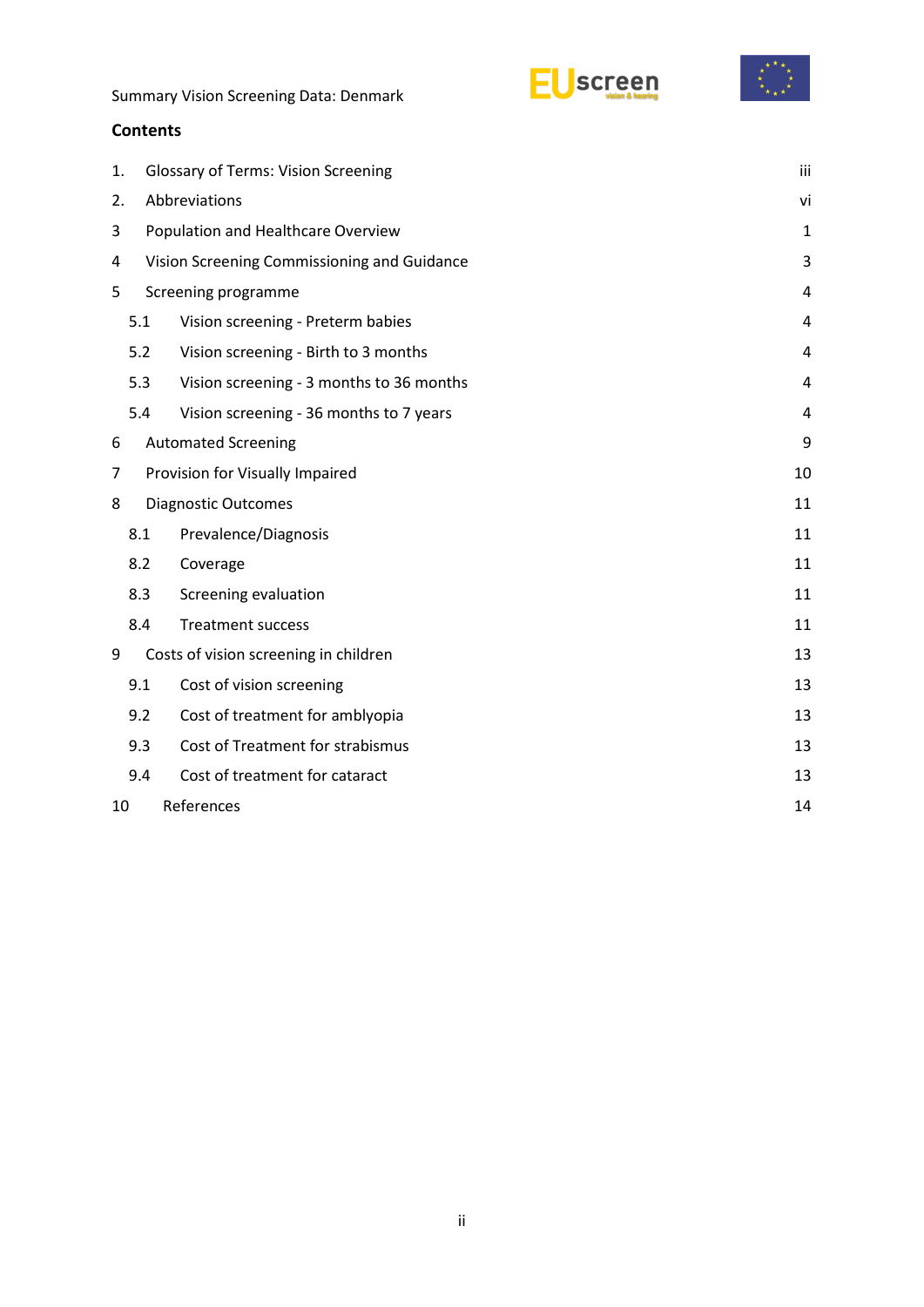



# <span id="page-2-0"></span>**1. Glossary of Terms: Vision Screening**

| <b>Abnormal test result</b> | A test result where a normal "pass" response could not be                             |  |  |  |
|-----------------------------|---------------------------------------------------------------------------------------|--|--|--|
|                             | detected under good conditions. The result on screening                               |  |  |  |
|                             | equipment may indicate "no response," "fail," or "refer."                             |  |  |  |
| <b>Attendance rate</b>      | The proportion of all those invited for screening that are tested                     |  |  |  |
|                             | and receive a result:                                                                 |  |  |  |
|                             |                                                                                       |  |  |  |
|                             | Invited for screening includes all those that are offered<br>٠<br>the screening test. |  |  |  |
|                             | Tested and receive a result could be a "pass" or<br>٠                                 |  |  |  |
|                             | "referral to diagnostic assessment".                                                  |  |  |  |
|                             | Attendance rate provides information on the willingness of                            |  |  |  |
|                             | families to participate in screening.                                                 |  |  |  |
| <b>Compliance with</b>      | The percentage of those who are referred from screening to a                          |  |  |  |
| referral (percentage)       | diagnostic assessment that actually attend the diagnostic                             |  |  |  |
|                             | assessment.                                                                           |  |  |  |
|                             |                                                                                       |  |  |  |
|                             | Percentage of compliance provides information on the                                  |  |  |  |
|                             | willingness of families to attend the diagnostic assessment after                     |  |  |  |
|                             | referral from screening.                                                              |  |  |  |
|                             |                                                                                       |  |  |  |
| Coverage                    | The proportion of those eligible for screening that are tested and                    |  |  |  |
|                             | receive a result:                                                                     |  |  |  |
|                             |                                                                                       |  |  |  |
|                             | Eligible for screening includes those within the                                      |  |  |  |
|                             | population that are covered under the screening or                                    |  |  |  |
|                             | health care programme.                                                                |  |  |  |
|                             | Tested and receive a result could be a "pass" or "refer                               |  |  |  |
|                             | to diagnostic assessment".                                                            |  |  |  |
|                             |                                                                                       |  |  |  |
|                             | Factors such as being offered screening, willingness to                               |  |  |  |
|                             | participate, missed screening, ability to complete the screen, and                    |  |  |  |
|                             | ability to document the screening results will influence the<br>coverage.             |  |  |  |
| <b>False negatives</b>      | The percentage of children with a visual deficit (defined by the                      |  |  |  |
|                             | target condition) that receive a result of "pass" during screening.                   |  |  |  |
|                             |                                                                                       |  |  |  |
|                             | Example: If 100 children with visual deficit are screened, and 1                      |  |  |  |
|                             | child passes the screening, the percentage of false negatives is                      |  |  |  |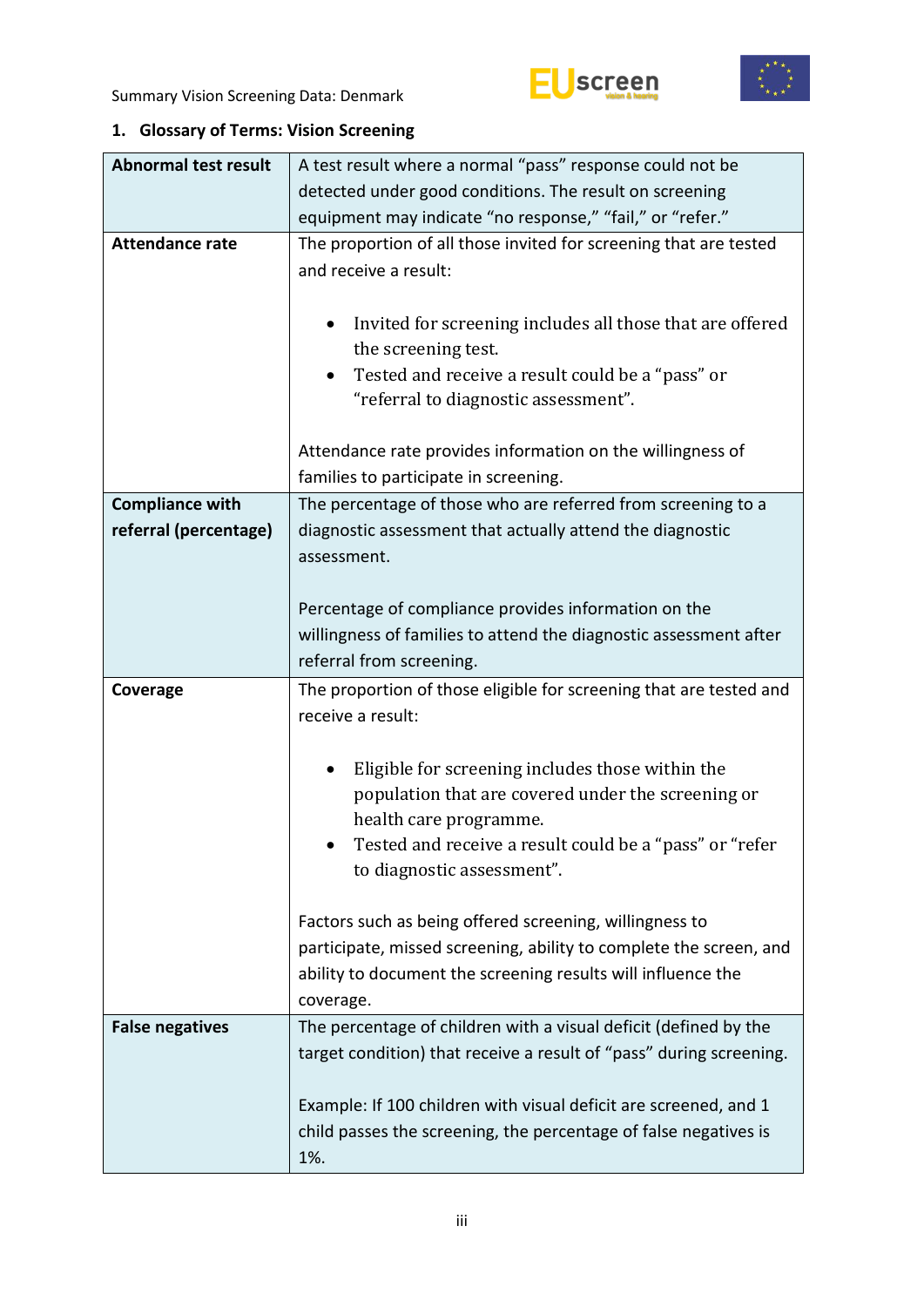





| <b>False positives</b>       | The percentage of children with normal vision that are referred    |  |  |
|------------------------------|--------------------------------------------------------------------|--|--|
|                              | from screening to a diagnostic assessment.                         |  |  |
| <b>Guidelines</b>            | Recommendations or instructions provided by an authoritative       |  |  |
|                              | body on the practice of screening in the country or region.        |  |  |
| <b>Vision screening</b>      | A person qualified to perform vision screening, according to the   |  |  |
| professional                 | practice in the country or region.                                 |  |  |
| <b>Inconclusive test</b>     | A test result where a normal "pass" response could not be          |  |  |
| result                       | detected due to poor test conditions or poor cooperation of the    |  |  |
|                              | child.                                                             |  |  |
| <b>Invited for screening</b> | Infants/children and their families who are offered screening.     |  |  |
| <b>Outcome of vision</b>     | An indication of the effectiveness or performance of screening,    |  |  |
| screening                    | such as a measurement of coverage rate, referral rate, number of   |  |  |
|                              | children detected, etc.                                            |  |  |
| Untreated amblyopia          | Those children who have not received treatment for amblyopia       |  |  |
|                              | due to missed screening or missed follow-up appointment.           |  |  |
| Persistent amblyopia         | Amblyopia that is missed by screening, or present after the child  |  |  |
|                              | has received treatment.                                            |  |  |
| <b>Positive predictive</b>   | The percentage of children referred from screening who have a      |  |  |
| value                        | confirmed vision loss.                                             |  |  |
|                              |                                                                    |  |  |
|                              |                                                                    |  |  |
|                              | For example, if 100 babies are referred from screening for         |  |  |
|                              | diagnostic assessment and 10 have normal vision and 90 have a      |  |  |
|                              | confirmed visual defect, the positive predictive value would be    |  |  |
|                              | 90%.                                                               |  |  |
| <b>Prevalence</b>            | The percentage or number of individuals with a specific disease    |  |  |
|                              | or condition. Prevalence can either be expressed as a percentage   |  |  |
|                              | or as a number out of 1000 individuals within the same             |  |  |
|                              | demographic.                                                       |  |  |
| Programme                    | An organised system for screening, which could be based            |  |  |
|                              | nationally, regionally or locally.                                 |  |  |
| Protocol                     | Documented procedure or sequence for screening, which could        |  |  |
|                              | include which tests are performed, when tests are performed,       |  |  |
|                              | procedures for passing and referring, and so forth.                |  |  |
| <b>Quality assurance</b>     | A method for checking and ensuring that screening is functioning   |  |  |
|                              | adequately and meeting set goals and benchmarks.                   |  |  |
| Referral criteria            | A pre-determined cut-off boundary for when a child should be       |  |  |
|                              | re-tested or seen for a diagnostic assessment.                     |  |  |
| <b>Risk babies / Babies</b>  | All infants that are considered to be at-risk or have risk-factors |  |  |
| at-risk                      | for vision defects/ophthalmic pathology according to the           |  |  |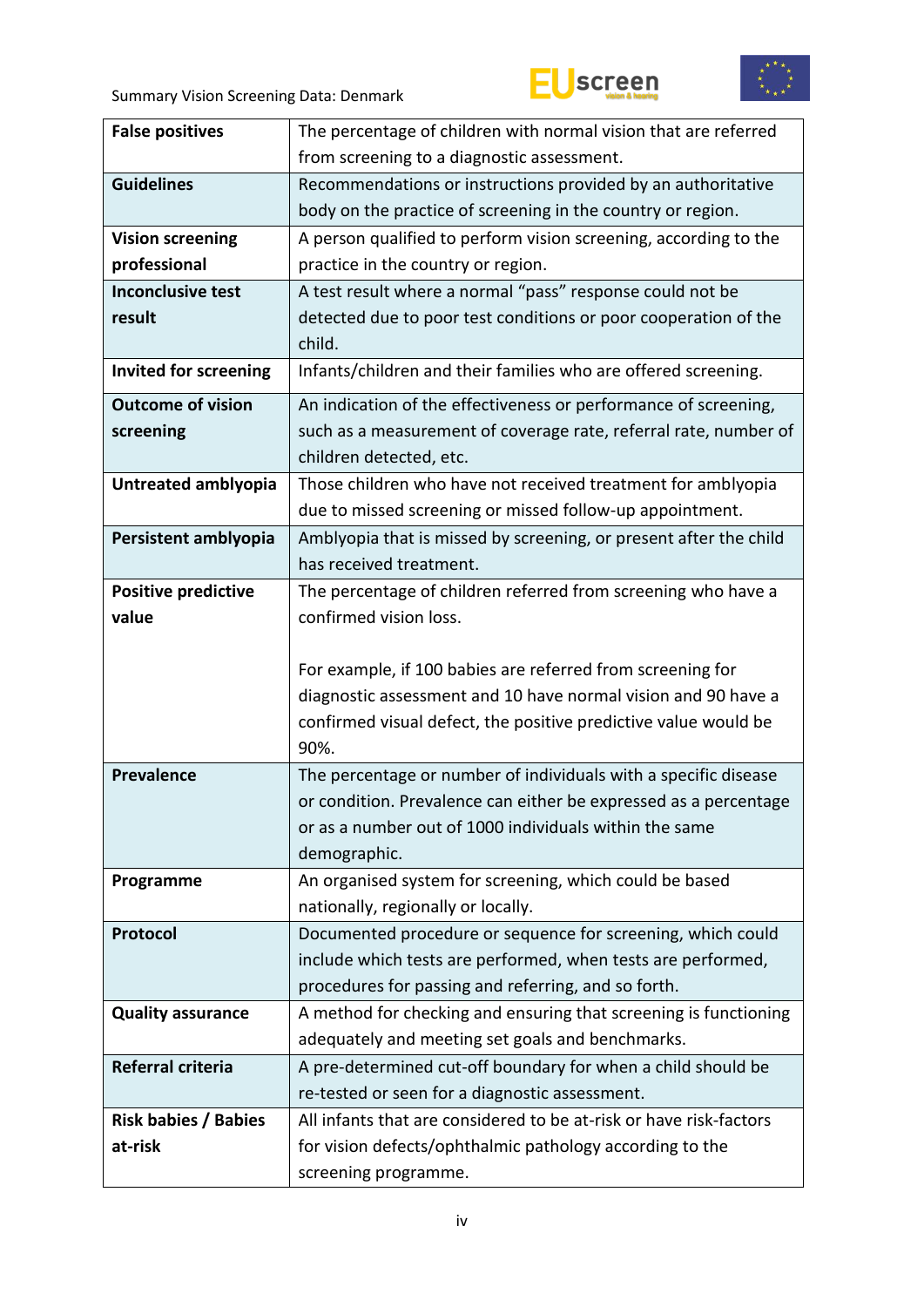





|                         | Two common risk factors are admission to the neonatal-intensive    |  |  |
|-------------------------|--------------------------------------------------------------------|--|--|
|                         | care unit (NICU) or born prematurely. However, other risk factors  |  |  |
|                         | for visual defects may also be indicated in the screening          |  |  |
|                         | programme.                                                         |  |  |
| Sensitivity             | The percentage of children with visual defects that are identified |  |  |
|                         | via the screening programme.                                       |  |  |
|                         |                                                                    |  |  |
|                         | For example, if 100 babies with visual defects are tested, and 98  |  |  |
|                         | of these babies are referred for diagnostic assessment and 2 pass  |  |  |
|                         | the screening, the sensitivity is 98%.                             |  |  |
| <b>Specificity</b>      | The percentage of children with normal vision that pass the        |  |  |
|                         | screening.                                                         |  |  |
|                         |                                                                    |  |  |
|                         | For example, if 100 babies with normal vision are tested, and 10   |  |  |
|                         | of these babies are referred for diagnostic assessment and 90      |  |  |
|                         | pass the screening, the specificity is 90%.                        |  |  |
| <b>Target condition</b> | The visual defect you are aiming to detect via the screening       |  |  |
|                         | programme.                                                         |  |  |
| Well, healthy babies    | Infants who are not admitted into the NICU or born prematurely     |  |  |
|                         | (born after a gestation period of less than 37 weeks).             |  |  |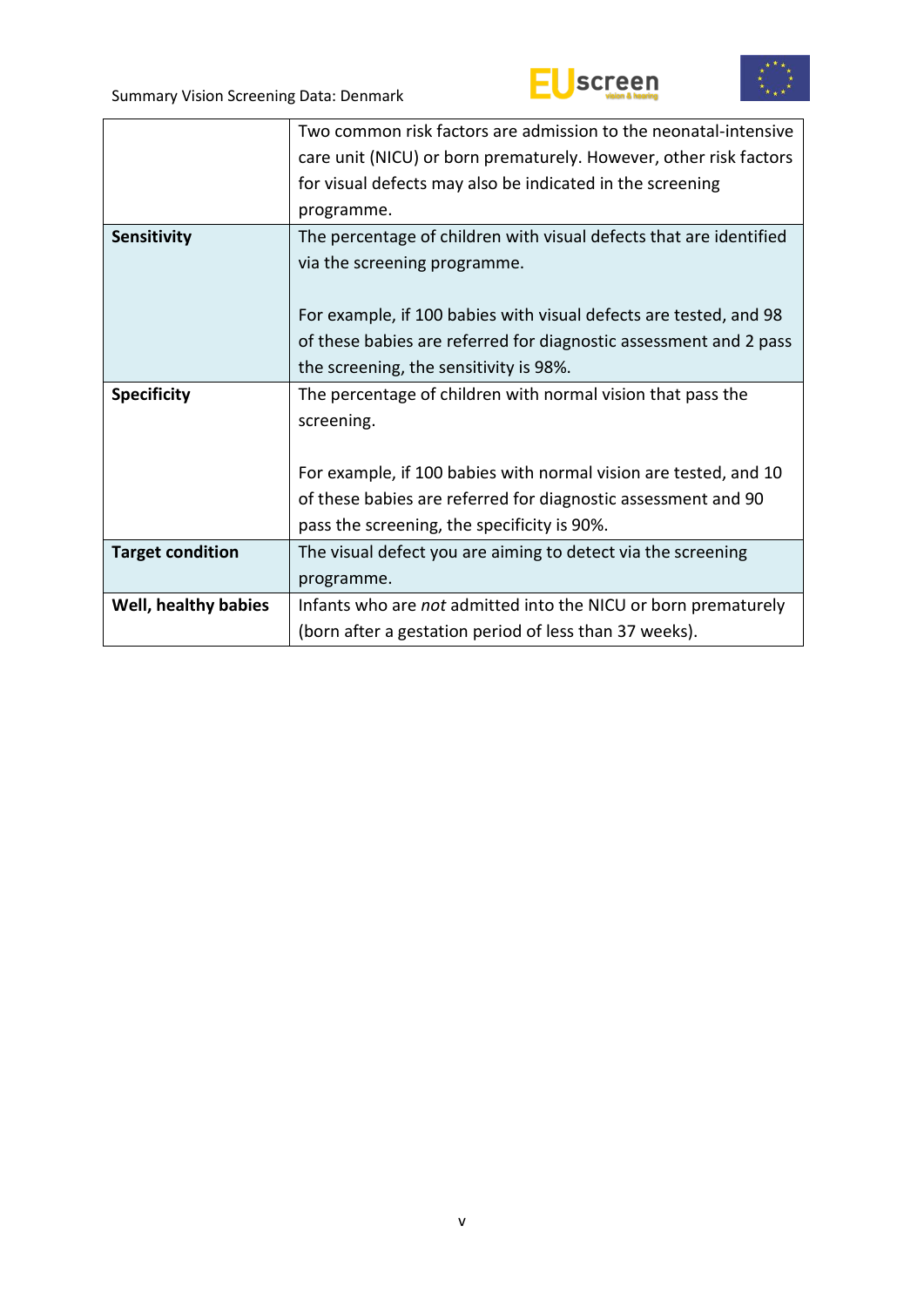



- <span id="page-5-0"></span>**2. Abbreviations**
- **ACT** Alternating Cover Test
- **AR** Autorefraction
- **AS** Automated Screening
- **CT** Cover Test
- **CV** Colour Vision
- **EI** Eye Inspection
- **EM** Eye Motility
- **Fix** Fixation
- **GDP** Gross Domestic Product
- **GP** General Practitioner
- **Hir** Hirschberg test
- **NICU** Neonatal-intensive care unit
- **PM** Pursuit Movements
- **PPP** Purchasing Power Parity
- **PR** Pupillary Reflexes
- **RE** Retinal Examination
- **ROP** Retinopathy of Prematurity
- **RR** Red Reflex Testing
- **SV** Stereopsis
- **VA** Visual Acuity
- **WHO** World Health Organisation
- **YHN** Youth Health Nurse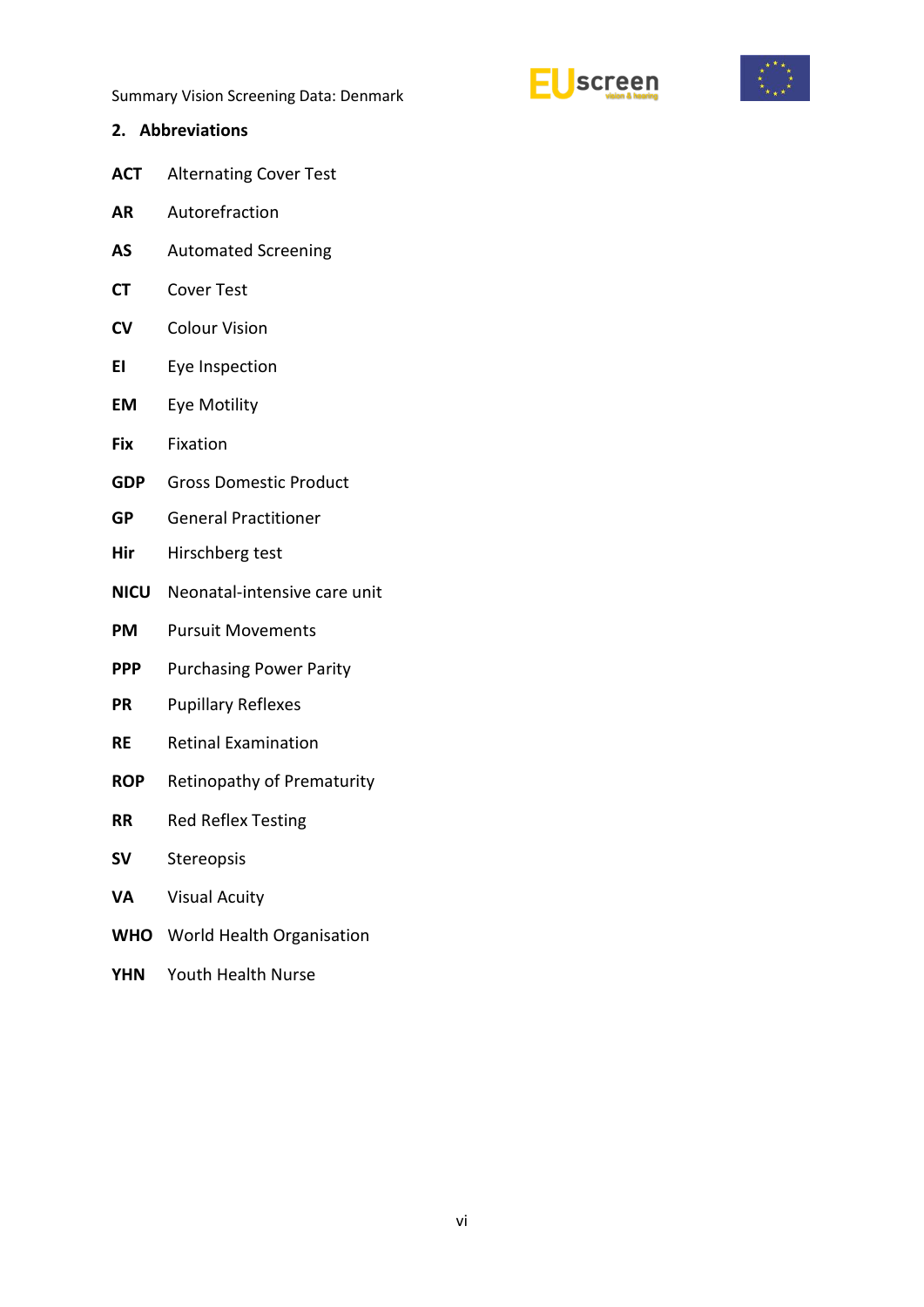



### <span id="page-6-0"></span>**3 Population and Healthcare Overview**

The population of Denmark is 5,769,603 (World Bank, 2018a) and a birth rate estimated at 10.8 births/1,000 population in 2016 (World Bank, 2018b). The change in population and birth rate from 1960 to 2017 is shown in Figure 1, graphs A and B respectively.

Denmark has a reported population density of 136.52 people per square kilometre in 2017 and this has risen from 108.84 people per square kilometre in 1961 (World Bank, 2018c). In terms of healthcare facilities, the total density of hospitals in 2013 was 1.01 per 100,000 population (WHO, 2016a). Infant mortality in 2017 is estimated at 3.7 deaths/1,000 live births in total (World Bank, 2018d).

The average life expectancy in Denmark is estimated at 80.7years (World Bank, 2018e), with a death rate 9.2 deaths/1,000 population in 2016 (World Bank, 2018f). Denmark has a gross national income per capita (PPP int. \$, 2013) of \$44,000 (WHO, 2016b). The estimated total expenditure on health per capita in 2014) was \$4,782 (Intl \$) and the total expenditure on health in 2014 as percentage of GDP was 10.8% (WHO, 2016b).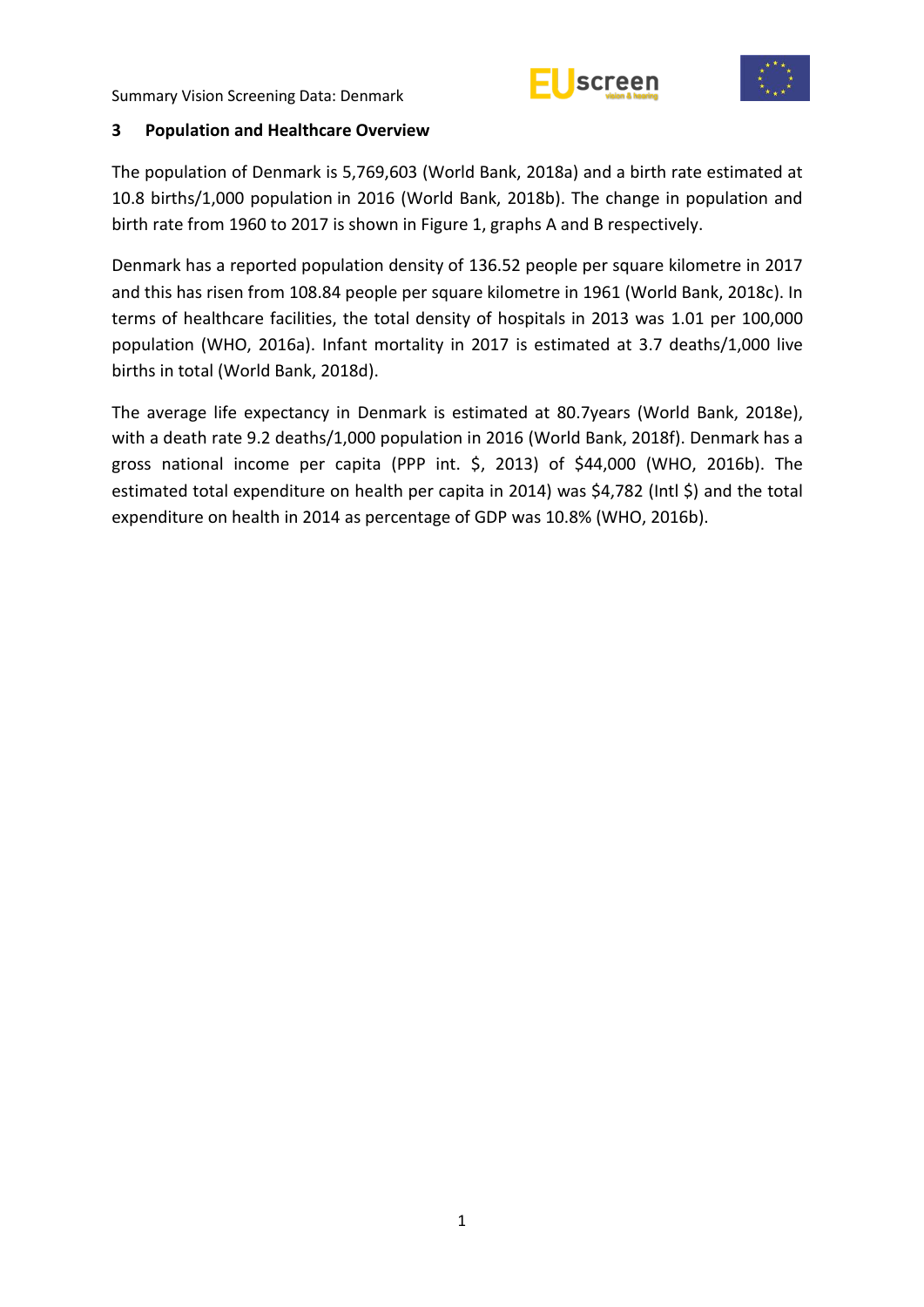





## *Figure 1: Total Population and Birth Rate in Denmark*



*Source: Information sourced from World Bank (2018)*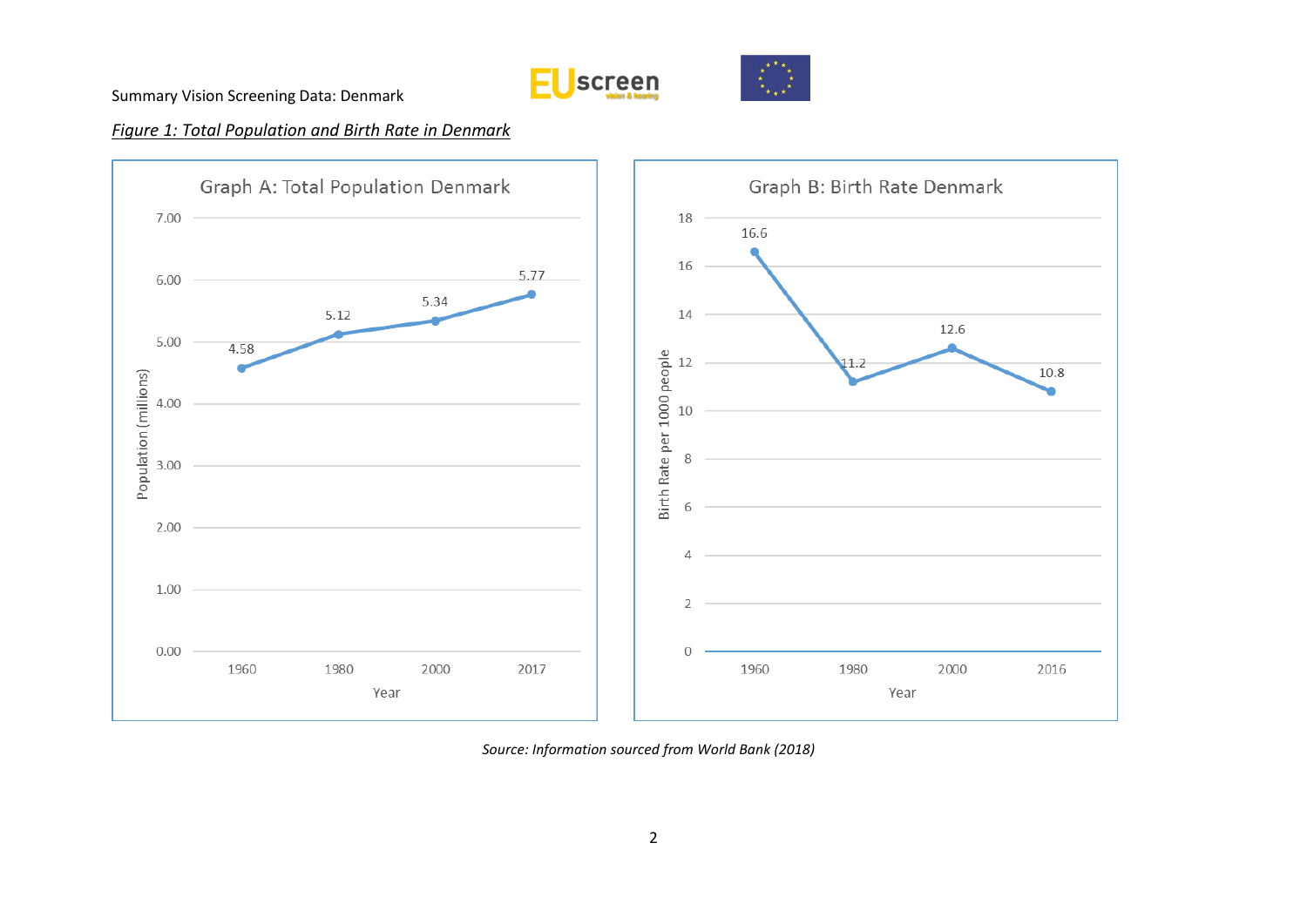



#### <span id="page-8-0"></span>**4 Vision Screening Commissioning and Guidance**

In Denmark, vision screening is organised nationally, with no regional variation between protocols. Vision screening is embedded into the general preventative child healthcare screening system. The content of this system is decided upon by the Ministry of Health and was commenced and implemented nationally in 1946. The vision screening programme has been changed since its start date, specifically in 1945 vision screening was conducted on children aged 6 years, in 1963 vision screening was also conducted on children aged 4 years and in the most recent revision (2007), vision screening was changed to include children aged 3 years. These revisions are decided upon by the Ministry of Health and are taxfunded.

Under these provisions vision screening is conducted by either a YHN in the child's home, or in school once the child reaches school age, or by the GP at the GP's office. There are approximately 3500 GPs in Denmark, however, doctors devote only 5% of their time to screening, of which, roughly 10% is specific to vision screening. Danish vision screening is conducted with general paediatric screening. This is performed by the GP and the YHN. No other general healthcare professionals see the children regularly. It is possible to add another layer to the screenings, for example, ophthalmic assistants, optometrists and ophthalmologists; however, there are no plans to as the Danish screening system appears to be a cheap and effective method. The training that is undertaken by specialist nurses is practical and embedded within their specialist training, which runs for 1.5 years. GPs do not undertake formalised vision screening training, apart from a course in screening and paediatric examinations, which is undertaken during general training and is comprised of 4 day courses covering screening/ophthalmology/healthy children/sick children; a "pass" is achieved through attending.

The training provided is not regularly updated, monitored, or revalidated. Denmark does not have exam-based training to be a sub-specialist such as a GP. It works with log-books that the doctor fills out during training. Certification is granted as a GP after completing all "logs", this is not recertified later and there is no accreditation for vision testing.

There are no specific methods for quality monitoring for vision screening imposed by the government and information is not systematically collected. The general practitioner (GP) and the Youth Health Nurse (YHN) have separate recordings. The GP keeps individual data in patient records and are not publically available. In most places the YHN's collaborate in the municipality so data is available for all YHNs in the municipality. There have been studies concerning the effectiveness of the vision screening programme in Denmark (Nørregaard et al, 2010; Høeg et al., 2015; Torp-Pedersen et al., 2017). There has been no cost-effectiveness analysis of this programme, but Nørregaard et al. (2010) provides a cost-benefit analysis compared to the British system.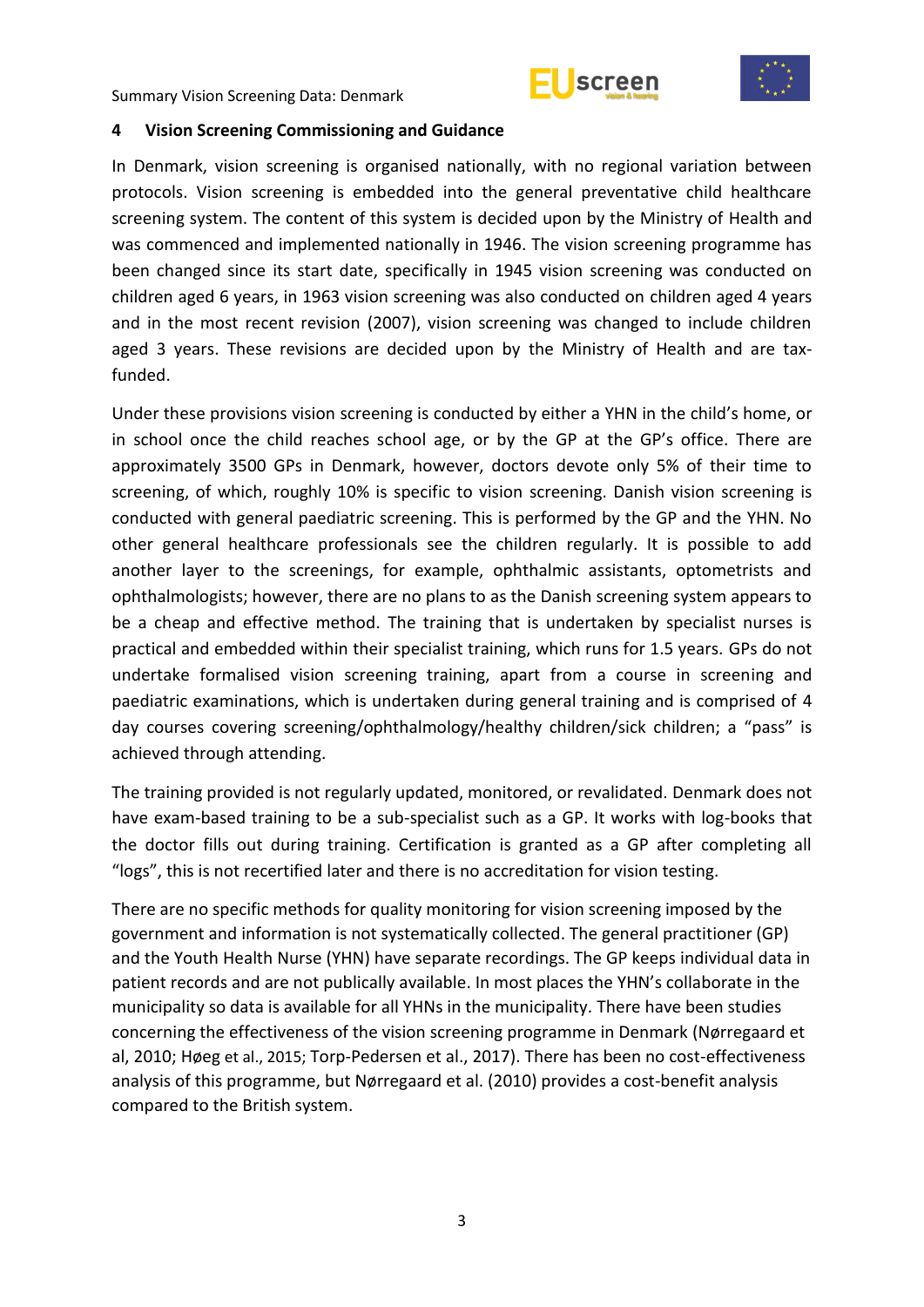



#### <span id="page-9-0"></span>**5 Screening programme**

Reduced vision, strabismus and amblyopia are target conditions screened for in Denmark. The health care professionals delivering vision screening, venue for screening and tests used vary depending on the age of the child as shown in Tables 1, 2 and 3 respectively. Specific details of the screening offered within each age group are described more fully in sections 5.1 to 5.4 below.

## <span id="page-9-1"></span>*5.1 Vision screening - Preterm babies*

Preterm babies are seen in hospital for retinal examination if born before 32 weeks or if they weigh below 1500g. No specific vision screening exists, they follow the same vision screening provided to babies born at full term: The YHN makes an appointment 1 week after birth. Within the first 3 months, the child is seen at least 2 times, but if needed this can be more. Testing includes eye inspection, fixation, and observation for manifest strabismus. The GP sees the child at 5 weeks conducting the same tests.

## <span id="page-9-2"></span>*5.2 Vision screening - Birth to 3 months*

Well, healthy babies up to the age of 3 months are screened in the same way as preterm babies, conducted at the home of the parent or private clinics. Well, healthy babies are screened by a nurse at 2 to 3 weeks of age, by a GP at 5 weeks of age and again by a YHN at 8 weeks of age. There are no standardised criteria regarding the number of abnormal or inconclusive test results which necessitate a baby to be referred for further examination, this is individually decided by the YHN or GP.

## <span id="page-9-3"></span>*5.3 Vision screening - 3 months to 36 months*

Vision screening is conducted by a YHN, at home at 8 months of age and by a GP in clinics at 5 months and 1 year. There are no new tests introduced at this age' the same tests are provided as for preterm or well, healthy babies.

# <span id="page-9-4"></span>*5.4 Vision screening - 36 months to 7 years*

GPs conduct vision screening at age 2, 3, 4 and 5 years. A YHN performs vision screening in school at ages 6 to 7 years. Retinal examination and visual acuity measurement are performed and these are conducted at the GPs office, in the child's home (YHN) and in local schools (YHN). Visual acuity is measured for the first time at 3 years of age, this is conducted by a GP. This is done using, in the majority of cases using the Osterberg picture chart, which is an old version of the Snellen linear optotype chart; it is not validated or standardised and is said to be used because of tradition and because of a lack of funding for logMAR based tests. The Snellen letters chart is also used in some schools. Visual acuity measurement is repeated at ages 4, 5, 6, and again over the age of 7 years by either a GP or a YHN - with referral criteria of worse than 6/9 Snellen in one or both eyes (0.2 logMAR, 0.63 decimal).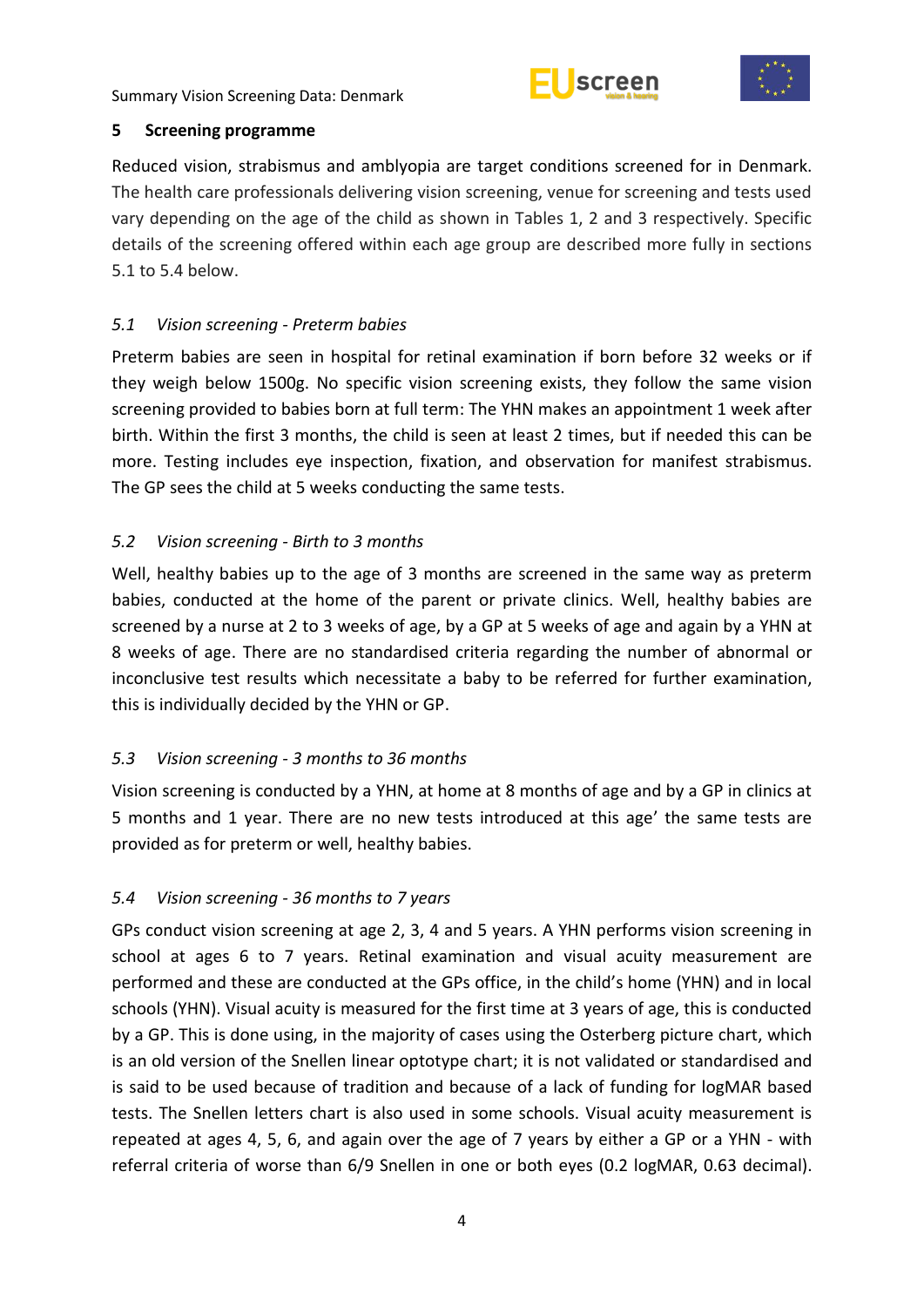



The number of abnormal test results or inconclusive tests necessitating referral for further diagnostic examination is not known.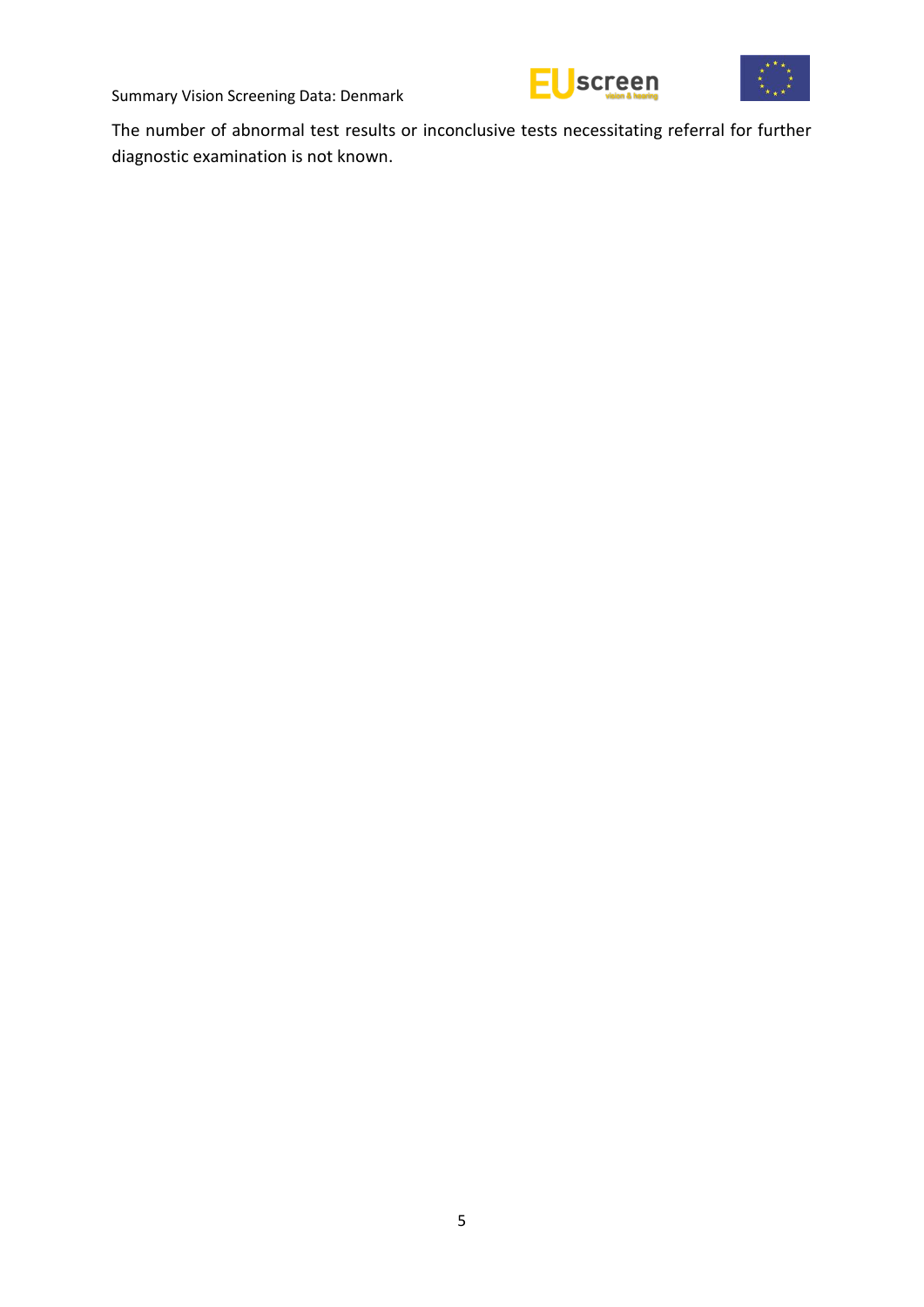



**Table 1:** Healthcare professionals who conduct vision screening in each age group

| Table 1        | <b>Youth Health Nurse</b> | <b>GP</b>      |
|----------------|---------------------------|----------------|
| Preterm babies | ✓                         | $\pmb{\times}$ |
| 0 to 3 months  | $\checkmark$              | $\checkmark$   |
| 3 to 36 months | $\checkmark$              | $\checkmark$   |
| 3 to 7 years   | $\checkmark$              | ✓              |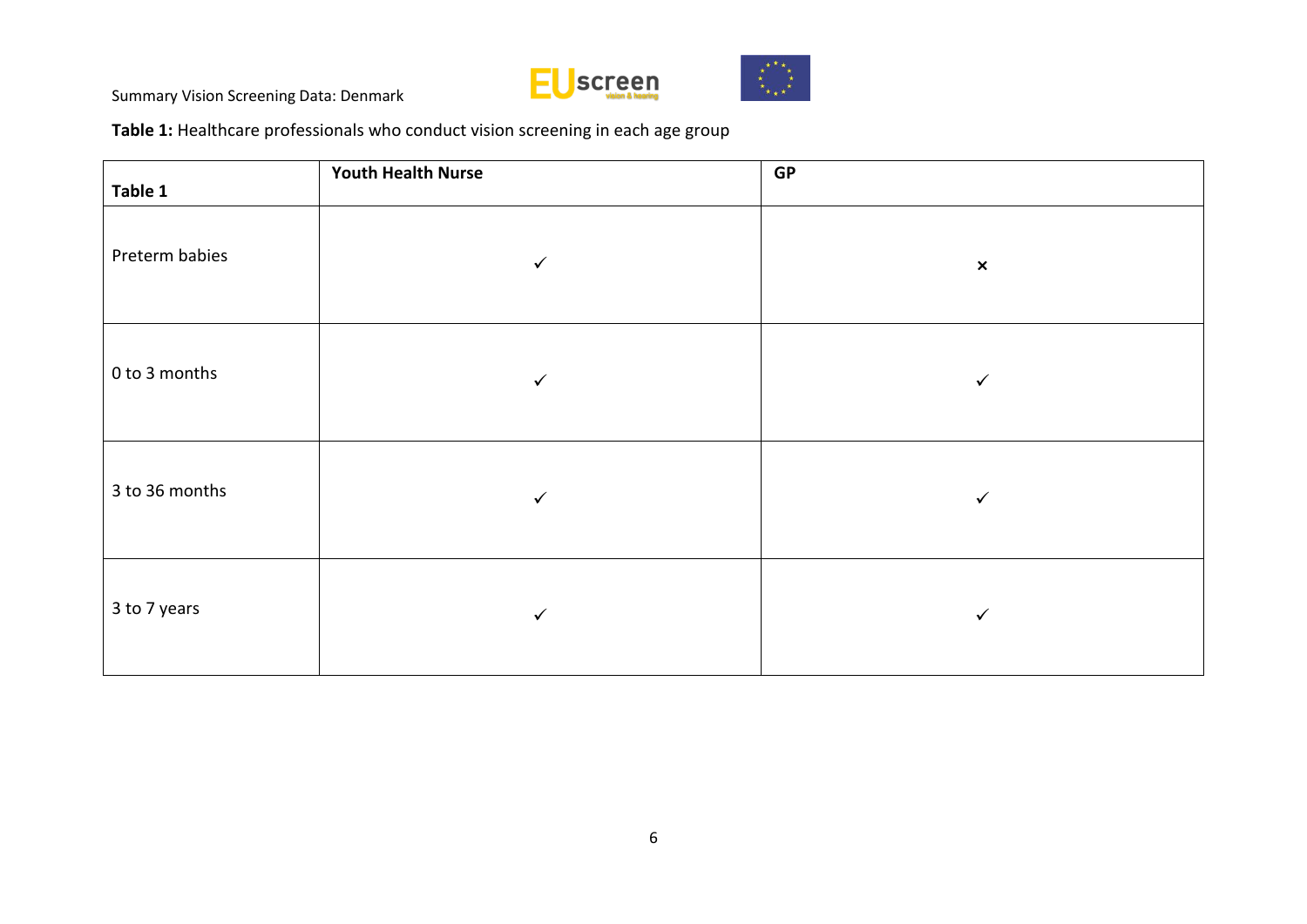



**Table 2:** Vision screening tests used in vision screening for each age group

| Table 2.       | <b>Retinal Exam</b> | <b>Eye Inspection</b> | <b>Fixation</b> | <b>Cover test</b> | <b>Visual Acuity</b>      |
|----------------|---------------------|-----------------------|-----------------|-------------------|---------------------------|
| Preterm babies | $\checkmark$        | $\checkmark$          | $\checkmark$    | $\checkmark$      | $\pmb{\times}$            |
| 0 to 3 months  | $\checkmark$        | $\checkmark$          | $\checkmark$    | $\checkmark$      | $\boldsymbol{\mathsf{x}}$ |
| 3 to 36 months | $\checkmark$        | $\checkmark$          | $\checkmark$    | $\checkmark$      | $\pmb{\times}$            |
| 3 to 7 years   | $\checkmark$        | $\pmb{\times}$        | $\pmb{\times}$  | $\pmb{\times}$    | $\checkmark$              |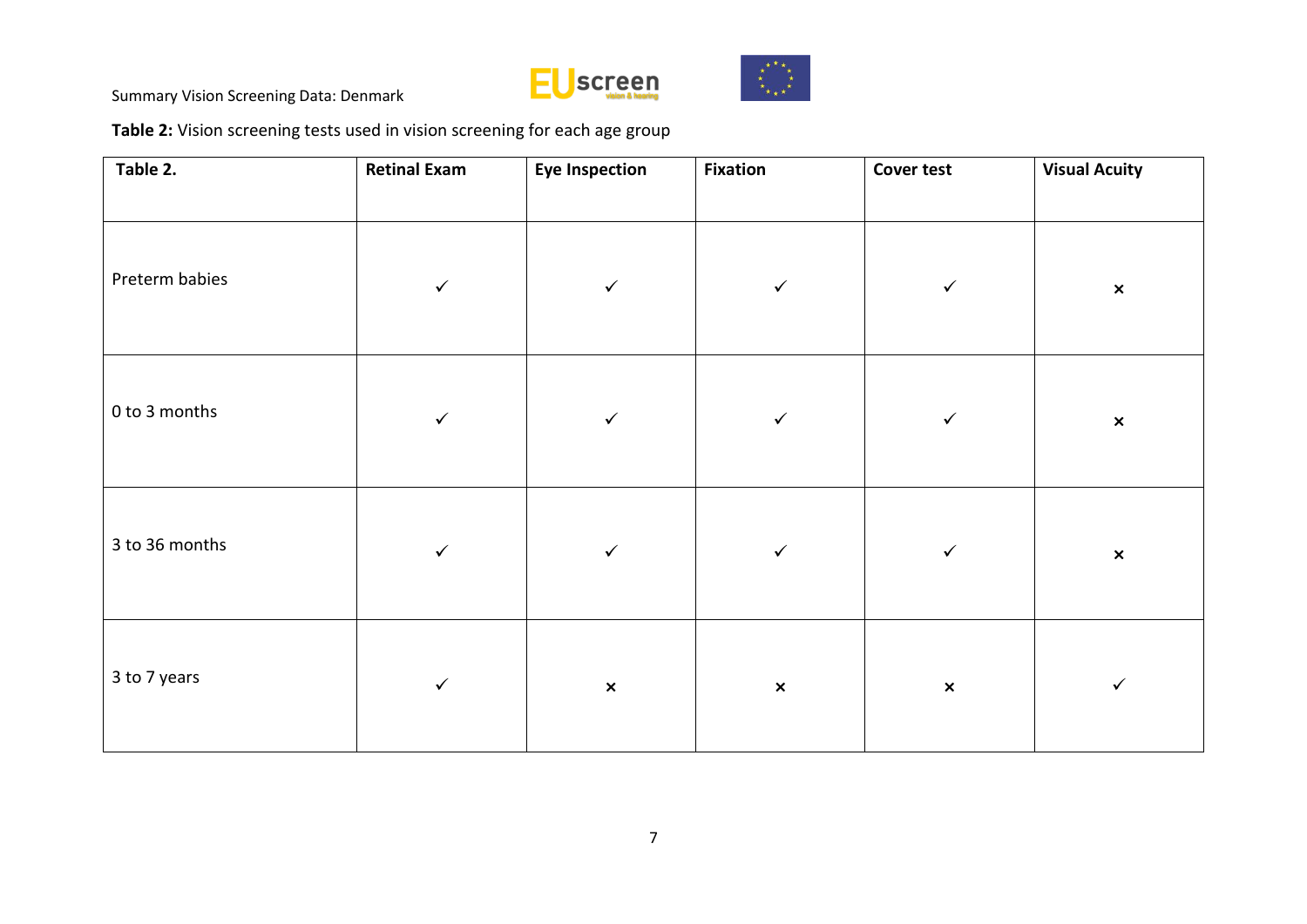



**Table 3:** Location of vision screening for each age group

| Table 3.       | Hospital       | <b>Private clinic</b> | Home           | School         |
|----------------|----------------|-----------------------|----------------|----------------|
| Preterm babies | $\checkmark$   | $\pmb{\times}$        | $\pmb{\times}$ | $\pmb{\times}$ |
| 0 to 3 months  | $\pmb{\times}$ | $\checkmark$          | $\checkmark$   | $\pmb{\times}$ |
| 3 to 36 months | $\pmb{\times}$ | $\checkmark$          | $\checkmark$   | $\pmb{\times}$ |
| 3 to 7 years   | $\pmb{\times}$ | $\checkmark$          | $\checkmark$   | $\checkmark$   |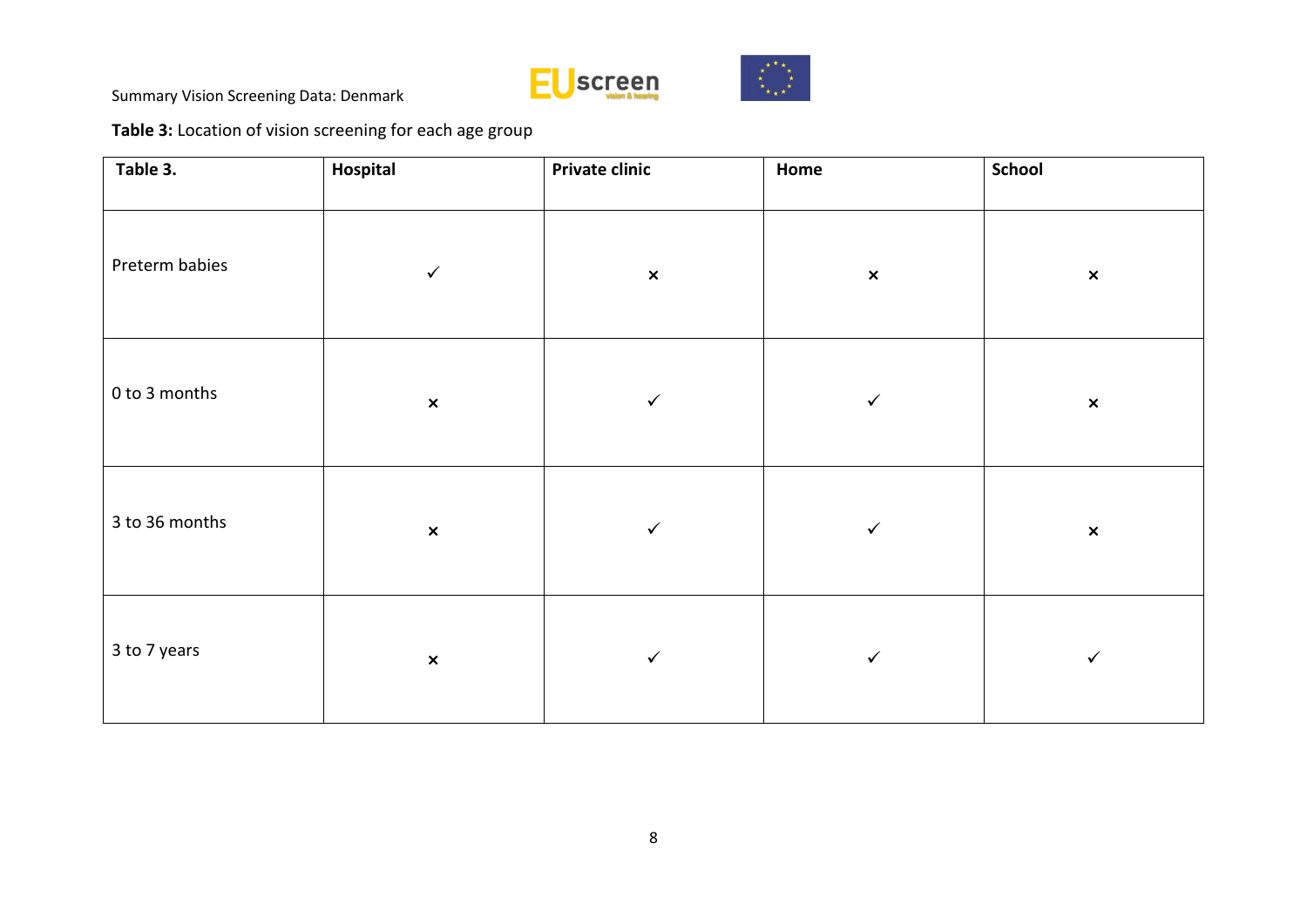





#### <span id="page-14-0"></span>**6 Automated Screening**

Automated vision screening is achieved using handheld, portable devices designed to detect presence of refractive error in infants from 6 months of age. It provides objective results and is used to detect amblyopic risk factors. This differs from other methods used to screen children for amblyopia which focus on detection of the actual condition and the resulting visual loss. No automated vision screening is used in Denmark.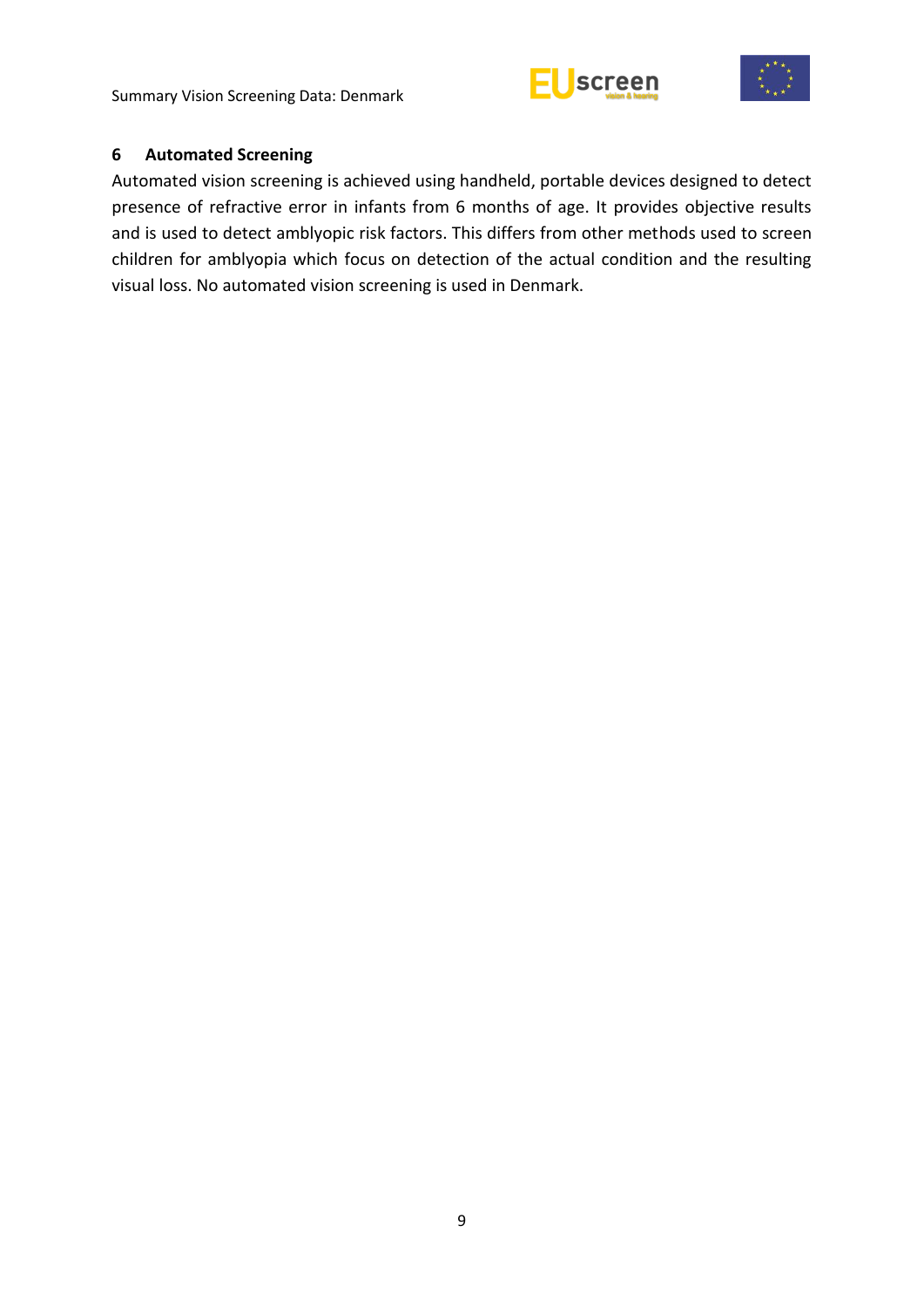



## <span id="page-15-0"></span>**7 Provision for Visually Impaired**

In Denmark, there is one school for blind or severely visually impaired children. Within this school, there are three departments; one for normal curriculum students and the other two comprise of children who have more than one disability. The school has room for up to 40 children in youth education. The policy is to integrate these children into public schools and as such, there is specialist support for these children who attend regular mainstream primary school. Specifically, visual aid therapists follow the visually impaired children, costing approximately 80 Euros per hour. This special support is dependent upon the child, there is not a fixed number of hours that a child can receive aid.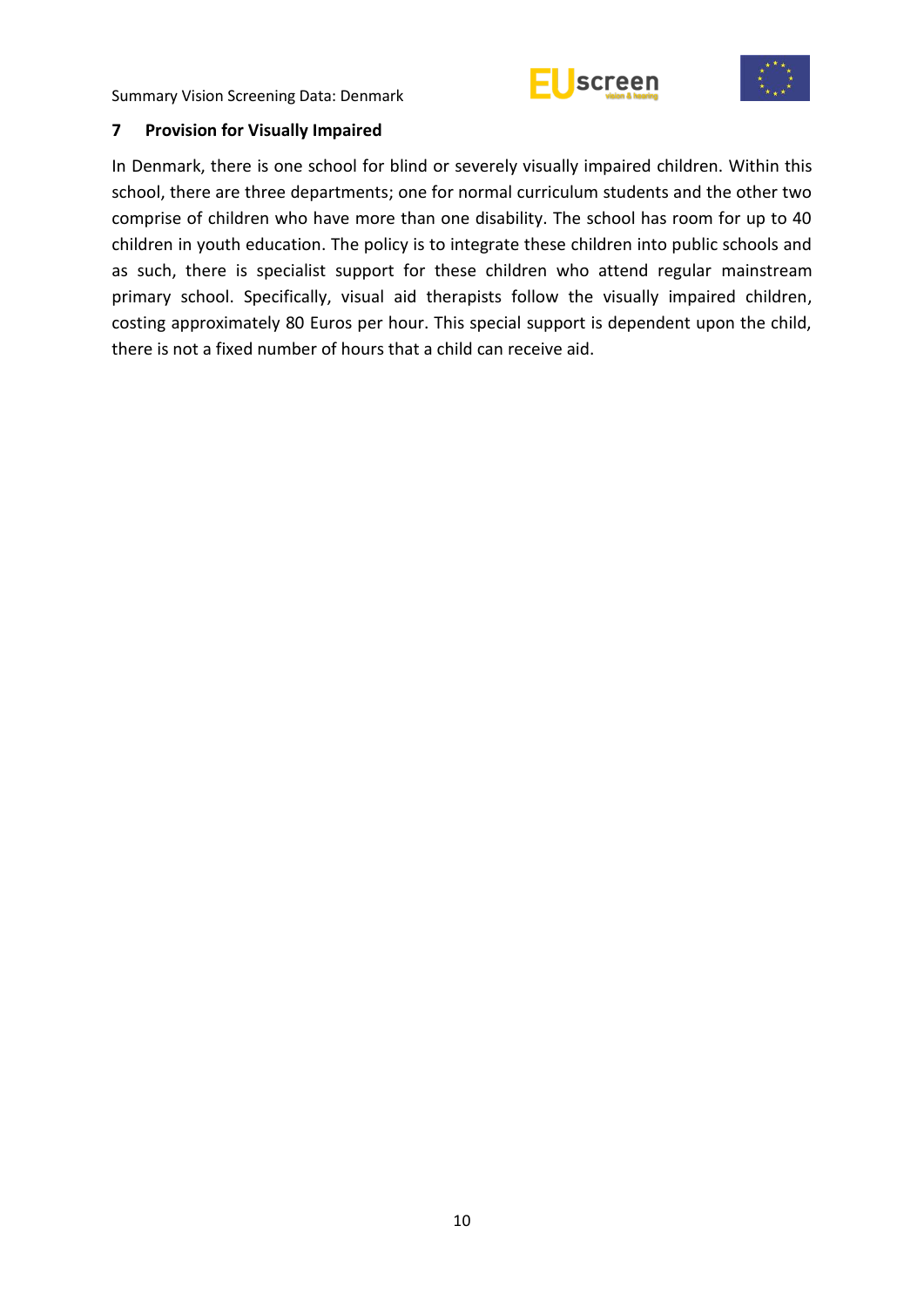



#### <span id="page-16-0"></span>**8 Diagnostic Outcomes**

#### <span id="page-16-1"></span>*8.1 Prevalence/Diagnosis*

There is no data available relating to the prevalence of treated, untreated, or persistent amblyopia by the age of 7 years. Prevalence of treated or untreated amblyopia by the age of 20 years is reported to be 1.44%; this evidence was taken from a Danish rural study with criteria of best corrected visual acuity (BCVA) of less than 20/40 (Høeg et al, 2016). The prevalence of strabismus is detailed as 2.56% at age 7 years, evidenced in a PhD dissertation by Torp-Pedersen (2017) which was based on Danish National Health records. There is no data available about the incidence (observed cases) of the four types of amblyopia (strabismic, refractive, combined-mechanism and deprivation).

## <span id="page-16-2"></span>*8.2 Coverage*

Children are invited to vision screening by health nurses, however, an appointment can be made to see a GP. The percentage of children who are invited for vision screening is approximately 90 to 100%, this includes children who are invited through YHN appointments made with parents for home visits and through the school. The GP does not invite children for vision screening, parents have to make their own appointments for their children. The percentage of compliance with referral after an abnormal screening test result is not known as there are no data available, the percentage of compliance is estimated to be 80 to 90%.

The coverage and attendance rates for vision screening, before the age of 7 is not known, however, before the age of 10 it is estimated at 90 to 100%. The percentage of infants treated for congenital eye disorder in the total population of Denmark is less than 1%, the source of this data is not publicly available. It is an estimate based on the number of referred babies to a tertiary clinic in the Northern Jutland region, where there are approximately 50 children under the age of 1 years are referred per year. Approximately 75% of these suffer from a congenital eye disease. This is from a population of 6000 babies born in the region every year.

## <span id="page-16-3"></span>*8.3 Screening evaluation*

The percentage of false negative referrals, after vision screening is estimated at less than 10%, the percentage of false positive referrals after vision screening is also estimated at less than 10%, however there is no source for this estimate. The positive predictive value of a refer result after vision screening, the sensitivity of vision screening and the specificity of vision screening in Denmark is unknown.

## <span id="page-16-4"></span>*8.4 Treatment success*

After referral from screening, Ophthalmologists are the only professionals that prescribe glasses for children under the age of 10 years. Other treatment options include patching,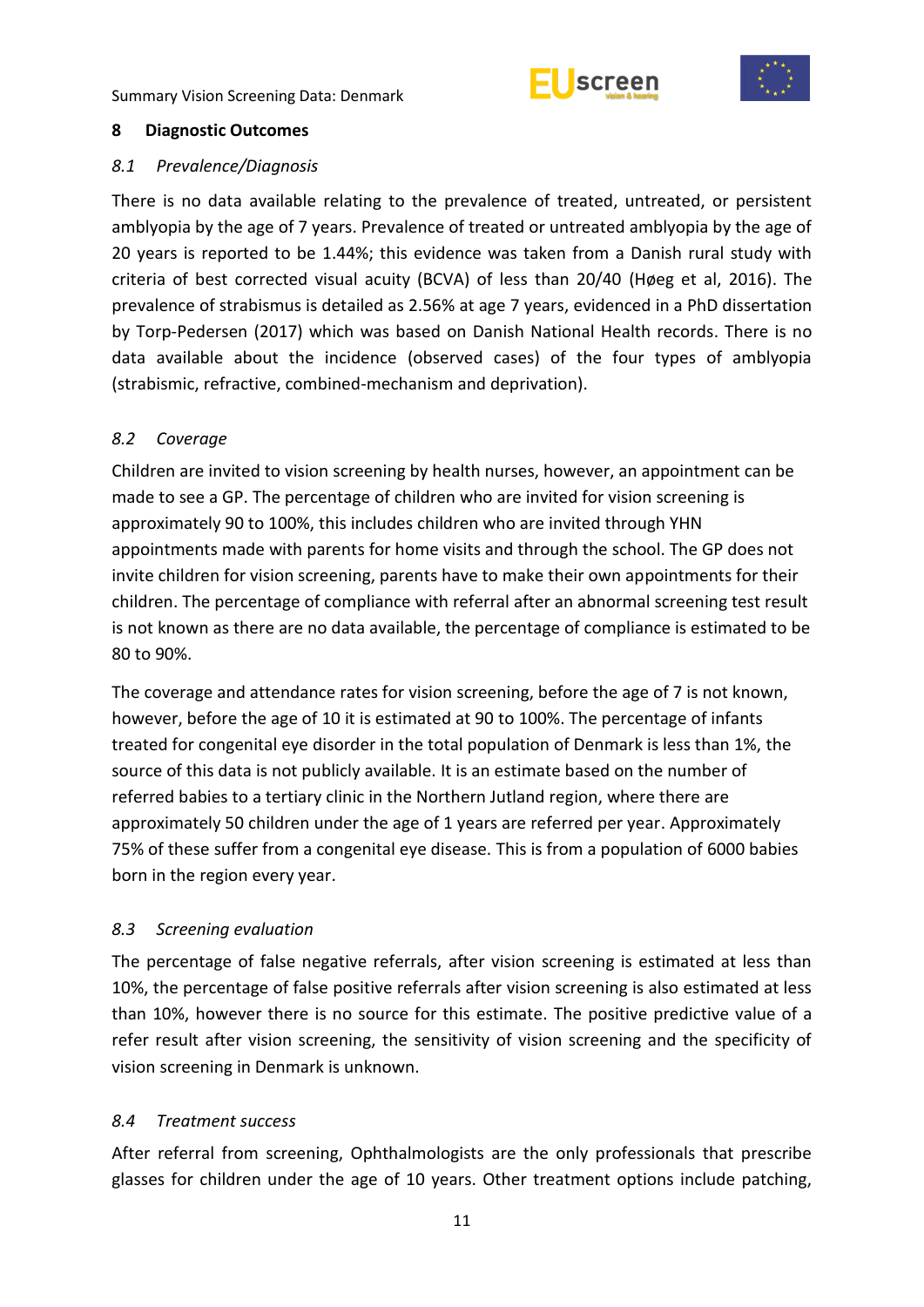





penalisation with glasses, atropine, cataract surgery or treatment of any other condition that might cause a child to have lower than expected vision. For this reason, the children are referred directly to ophthalmologists, so they do not have several stops on their way to a diagnosis and treatment. All eligible children are offered treatment.

The percentage of children treated for strabismus and amblyopia after being screened before the age of 7 years, is 8 to 10% (Torp-Pedersen, 2017). Data specific to strabismus and amblyopia separately are not available publicly without applying for permission. There is no centrally registered documentation detailing who has received screened, with most being conducted in private ophthalmologist clinics. These professionals do not send data to databases and as such, it is not possible to review these children.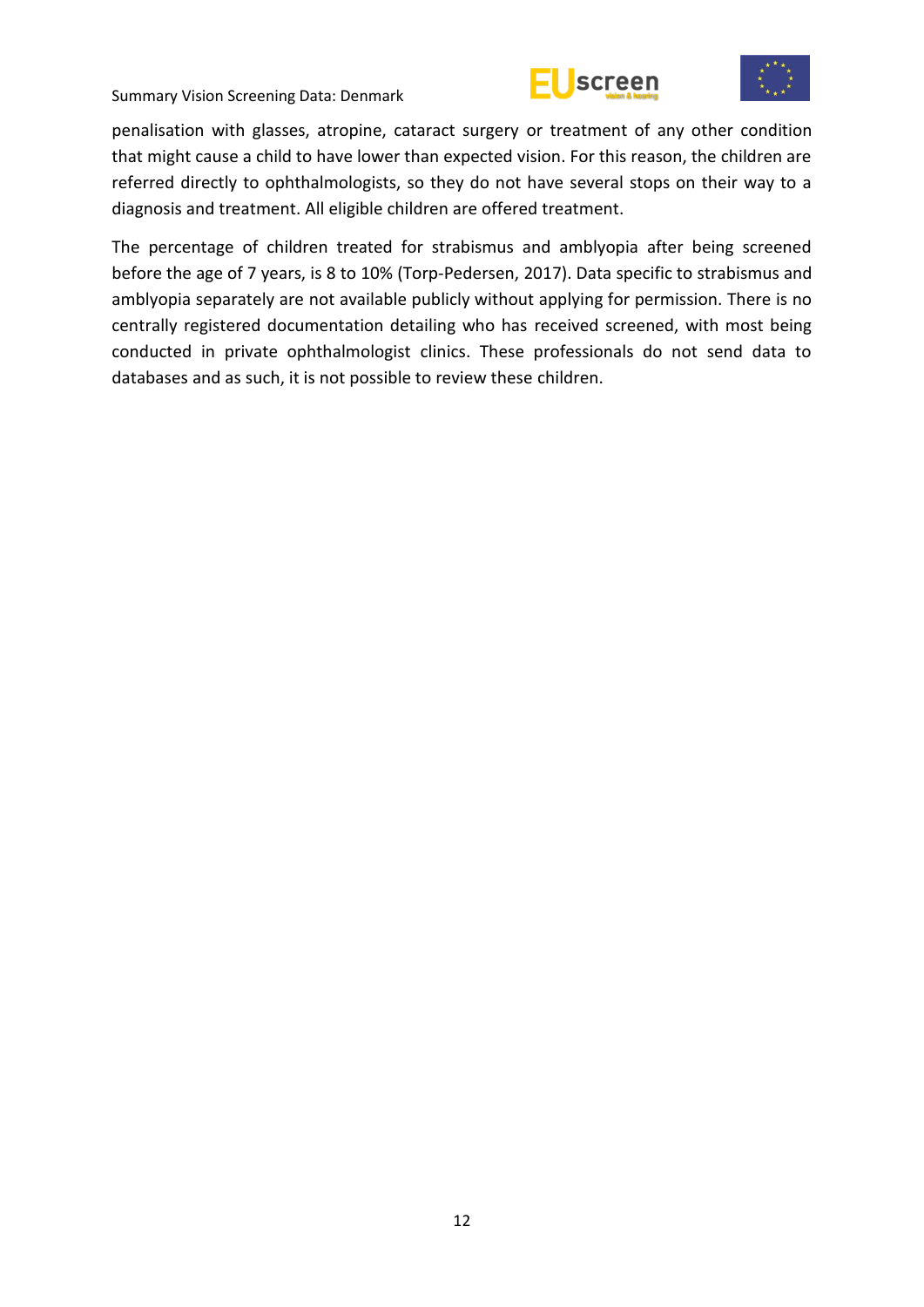



## <span id="page-18-0"></span>**9 Costs of vision screening in children**

## <span id="page-18-1"></span>*9.1 Cost of vision screening*

In Denmark, vision screening is free of charge for parents, with no penalty for those parents who do not attend with their child. Vision screening is conducted as part of general screening, however, it is not obligatory. GPs devote around 5% of their time to general screening and it is approximated that 10% of this time is dedicated to vision screening. The salary range is 42,900 Euros (Specialist nurse) to 130,000 Euros (GP) per year, however, it is difficult to determine the salary costs per hour for vision screening. No information is provided about the cost to train the professionals that perform vision screening. Nørregaard et al. (2010) estimate the cost of screening to be 200 DKR (23.80 Euros\*) per screened child at the GP - this covers examinations at 5 weeks, 5 months, 1 year, 2 years, 3 years, 4 years and 5 years of age. This includes, but not is not exclusively, time for vision screening. This is the best available data in Denmark, as the vision screening is part of a larger package and the total screening costs per year and per child per year are not available.

## <span id="page-18-2"></span>*9.2 Cost of treatment for amblyopia*

It is not possible to estimate the cost of treatment and follow-up of typical patients with refractive amblyopia and strabismic amblyopia. This is due to a large price range and because of the difference in treatment options. For instance, glasses for hyperopia can be treated with two visits to the Ophthalmologist, whereas cataract surgery requires years of frequent follow-ups. There are no data available regarding this.

## <span id="page-18-3"></span>*9.3 Cost of Treatment for strabismus*

There is no data regarding the estimated costs of strabismus surgery.

## <span id="page-18-4"></span>*9.4 Cost of treatment for cataract*

There is no data regarding the estimated costs of cataract surgery, including follow up of deprivation amblyopia.

• Currency conversion as of 04/12/2018